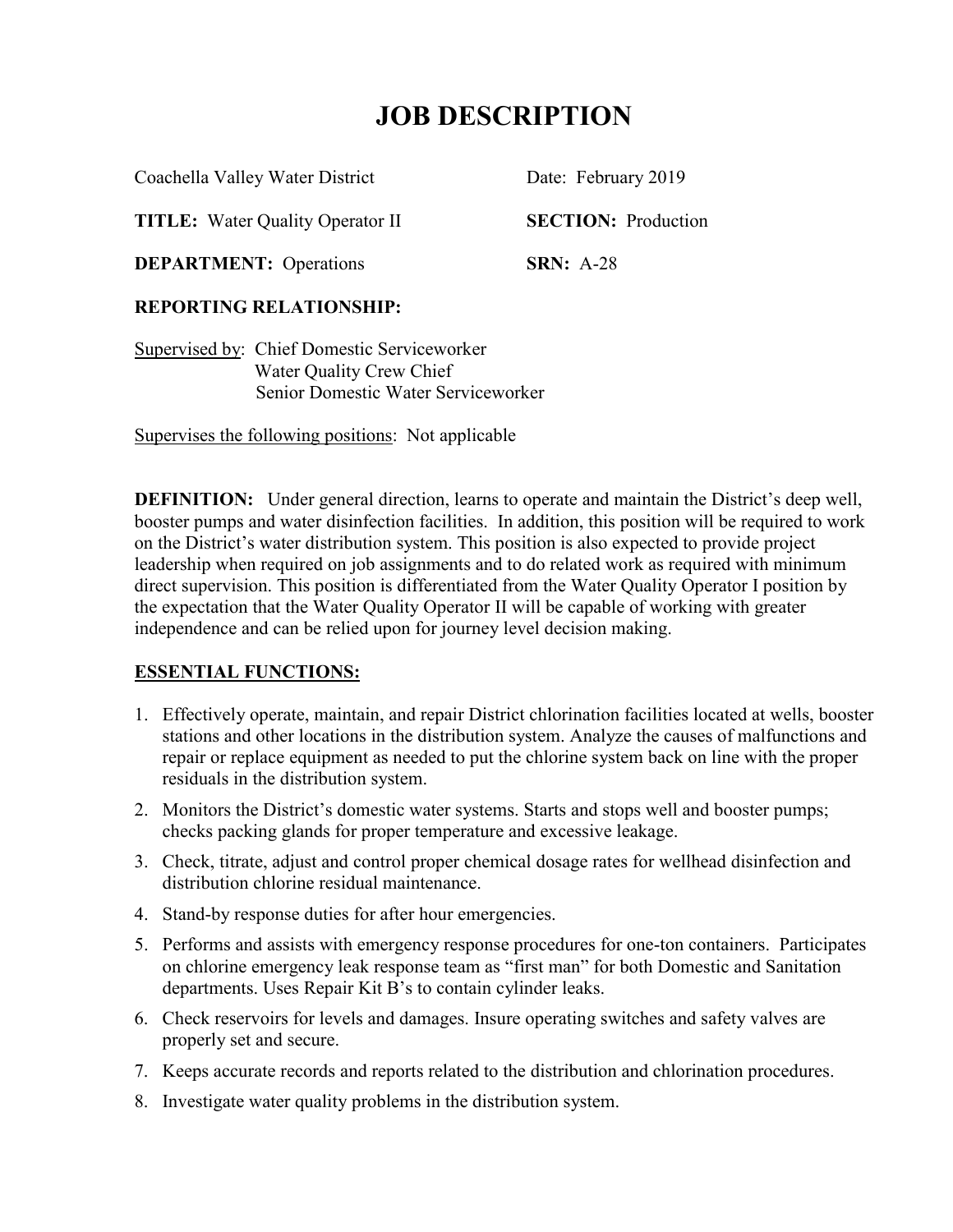### **ESSENTIAL FUNCTIONS (CONT.):**

- 9. Operates and maintains District's distribution monitoring sample stations.
- 10. Inspects District's wells, boosters and reservoirs for proper operation. Analyze and correct distribution system malfunctions.
- 11. Performs a variety of repairs and maintenance to piping of manifold and disinfection systems. Operates an assortment of tools to accomplish tasks.
- 12. Strictly adheres to District safety practices, procedures and proper use of personal protective equipment including the self-contained breathing apparatus and half face respirators.
- 13. .Disinfect and test domestic water wells, reservoirs, pressure tanks and manifold.

## **MINIMUM QUALIFICATIONS:**

License or Certificates: Valid California Operators license issued by the State Department of Motor Vehicles. Department of Motor Vehicles driving record may influence employment or classification.

#### **And**

Possession of a Grade D2 Water Distribution Operators Certificate issued by the State Water Resources Control Board.

#### **And**

Possession of a Grade T1 Water Treatment Operators Certificate issued by the State Water Resources Control Board.

#### **And**

Possession of a Hazwoper certificate.

Experience**:** Any combination of training and experience which would likely provide the required knowledge and abilities is qualifying. A typical way would be to have two years of experience equivalent to a Water Quality Operator I.

#### Knowledge**:**

- 1. Source Water watershed protection, wells, groundwater, surface water, reservoirs, raw water storage, and clear well storage.
- 2. Water Disinfection Processes chlorination, titration, dosage, de-chlorination, filtration, .
- 3. Operation and Maintenance chemical feeders, pumps and motors, blowers and compressors, water meters, pressure gauges, electrical generators, safety, and SCADA.
- 4. Laboratory Procedures sampling, general lab practices, disinfectant, alkalinity, pH, Turbidity, specific conductance, hardness, fluoride, color, taste and odor, dissolved oxygen, algae count, and bacteriological analyses.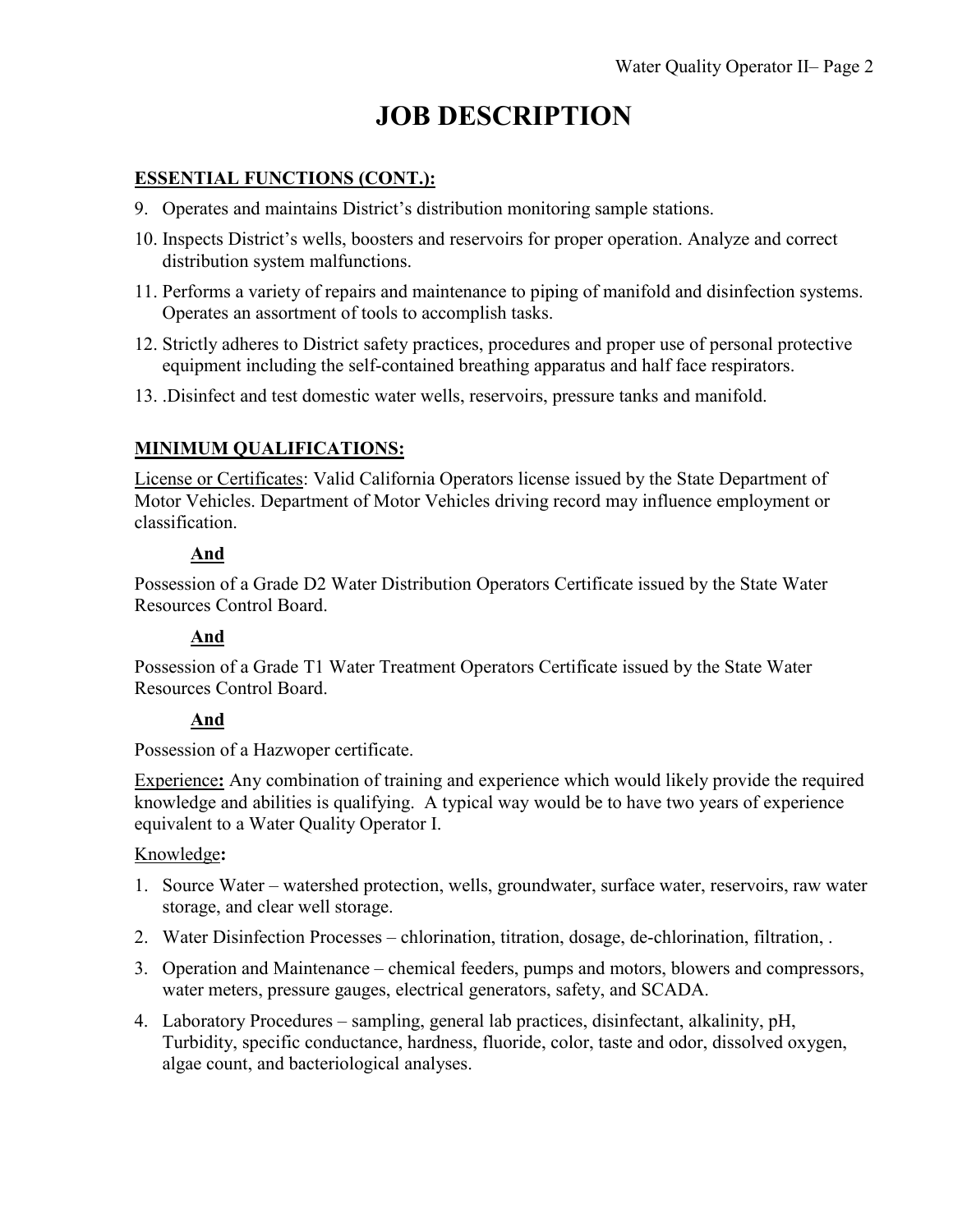### **MINIMUM QUALIFICATIONS (CONT.)**

- 5. Disinfection water main and well disinfection, disinfection by-products, chlorination, chlorine curve chemistry, storage reservoir disinfection, and types of disinfectants.
- 6. Distribution System Design and Hydraulics system layout, storage facilities, crossconnection and backflow devices, service connections, system mapping, assess system demand, flow rates and velocity, head loss, cavitation, water hammer, water pressure and volume, and static and dynamic pressure.
- 7. Drinking Water Regulations disinfection by-product rule, lead and copper rule, MCLs, monitoring and sampling requirements, safe drinking water act, total coliform rule, and operator certification regulations.
- 8. Equipment Operation, Maintenance and Inspection valves, water meters, hydrants, chlorine feeders, in-line filters, pressure regulators, SCADA, pump types, troubleshooting and repair of pumps and motors, water horsepower, inspection of water mains, piping, storage tanks, equipment installation and repair, and wells.
- 9. Water Mains and Piping cleaning and maintenance, excavation, installation, repair, joints and fittings, leak detection, leak repair, pipe selection, and service line installation.

#### Abilities:

- 1. Communicate effectively both verbally and in writing.
- 2. Safely and effectively, use hand and power tools.
- 3. Perform heavy manual labor as needed.
- 4. Understand and carry out verbal and written instructions.
- 5. Work cooperatively with others.
- 6. Make sound decisions when working independently.
- 7. Work safely with chlorine using a self-contained breathing apparatus or half face respirator.
- 8. Follow District safety policies and procedures.

# **PHYSICAL REQUIREMENTS**:

- 1. Will work weekends, evenings, holidays, overtime and standby when required.
- 2. Will work in extreme weather conditions including heat and rain. Also will work in areas containing chemicals, dust, fumes, and vapors.
- 3. Performs pick and shovel work when required.
- 4. Drives District vehicles to job sites and uses a two-way radio to communicate. Driving: Heavy.
- 5. May be assigned to various district locations.